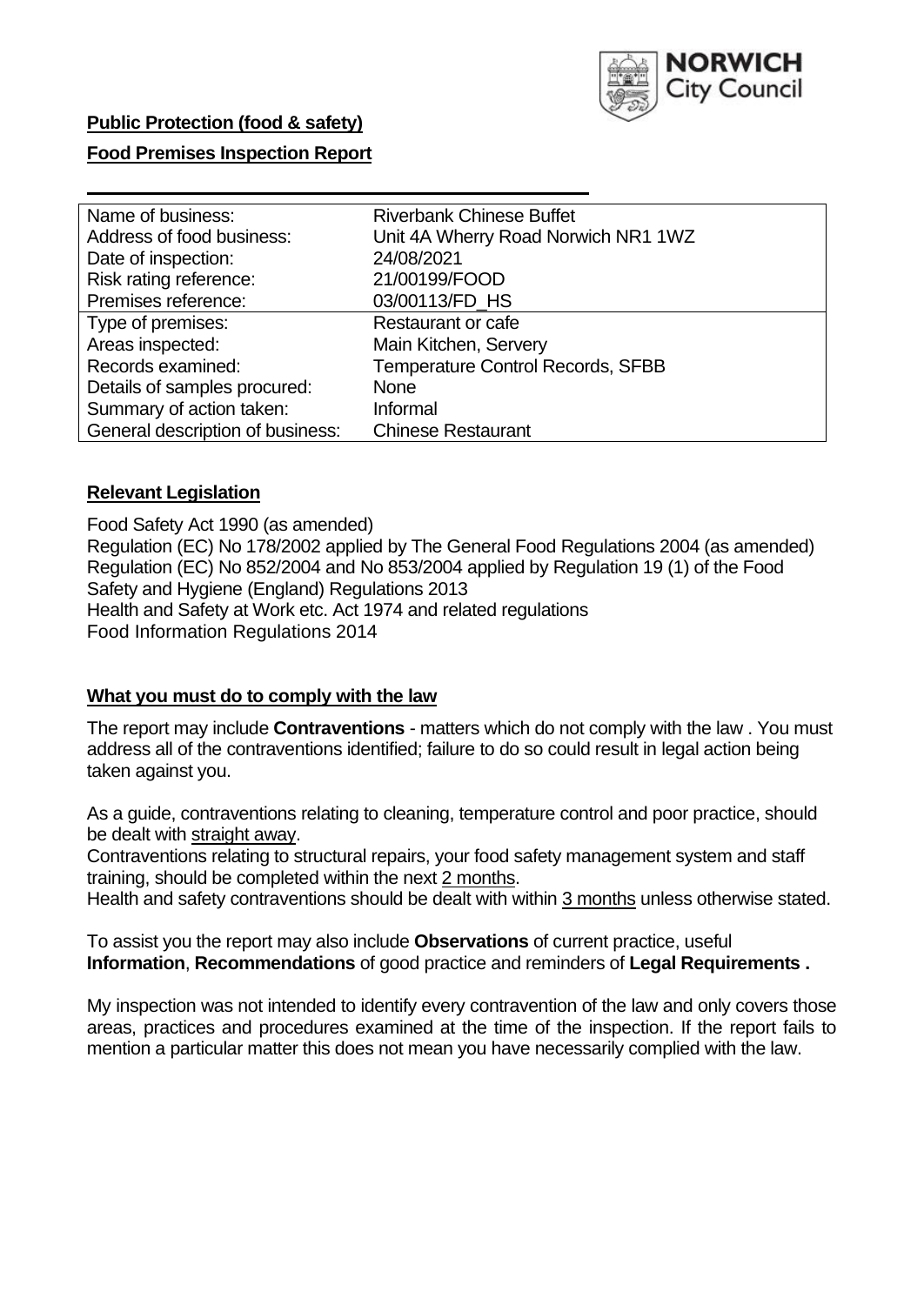# **FOOD SAFETY**

#### **How we calculate your Food Hygiene Rating:**

The food safety section has been divided into the three areas which you are scored against for the hygiene rating: 1. food hygiene and safety procedures, 2. structural requirements and 3. confidence in management/control procedures. Each section begins with a summary of what was observed and the score you have been given. Details of how these scores combine to produce your overall food hygiene rating are shown in the table.

| <b>Compliance Area</b>                     |          |    |           | <b>You Score</b> |               |    |           |                 |                |  |  |
|--------------------------------------------|----------|----|-----------|------------------|---------------|----|-----------|-----------------|----------------|--|--|
| Food Hygiene and Safety                    |          |    |           | $\Omega$         | 5             | 10 | 15        | 20              | 25             |  |  |
| <b>Structure and Cleaning</b>              |          |    | $\Omega$  | $\overline{5}$   | 10            | 15 | 20        | 25              |                |  |  |
| Confidence in management & control systems |          |    | $\Omega$  | 5                | 10            | 15 | 20        | 30 <sup>°</sup> |                |  |  |
|                                            |          |    |           |                  |               |    |           |                 |                |  |  |
| <b>Your Total score</b>                    | $0 - 15$ | 20 | $25 - 30$ |                  | $35 - 40$     |    | $45 - 50$ |                 | > 50           |  |  |
| <b>Your Worst score</b>                    | 5        | 10 | 10        |                  | 15            |    | 20        |                 |                |  |  |
|                                            |          |    |           |                  |               |    |           |                 |                |  |  |
| <b>Your Rating is</b>                      | 5        | 4  |           | 3                | $\mathcal{P}$ |    |           |                 | $\overline{0}$ |  |  |

Your Food Hygiene Rating is 3 - a generally satisfactory standard

# **1. Food Hygiene and Safety**

Food hygiene standards are generally satisfactory and maintained. There is evidence of some non-compliance with legal requirements. Some lapses are evident however generally you have satisfactory food handling practices and procedures and adequate control measures to prevent cross-contamination are in place. The contraventions require your attention; although not critical to food safety they may become so if not addressed. **(Score 10)**

000300

### Contamination risks

**Contravention** The following exposed food to the general risk of cross-contamination with bacteria or allergens or its physical contamination with dirt, foreign objects or chemicals:

- cloths used to mop up water in the 3 door fridge (which had frozen) were being stored next to uncovered foods i.e. tomatoes
- food stored on the floor in the storeroom
- food storage containers were being stored on the floor in the storeroom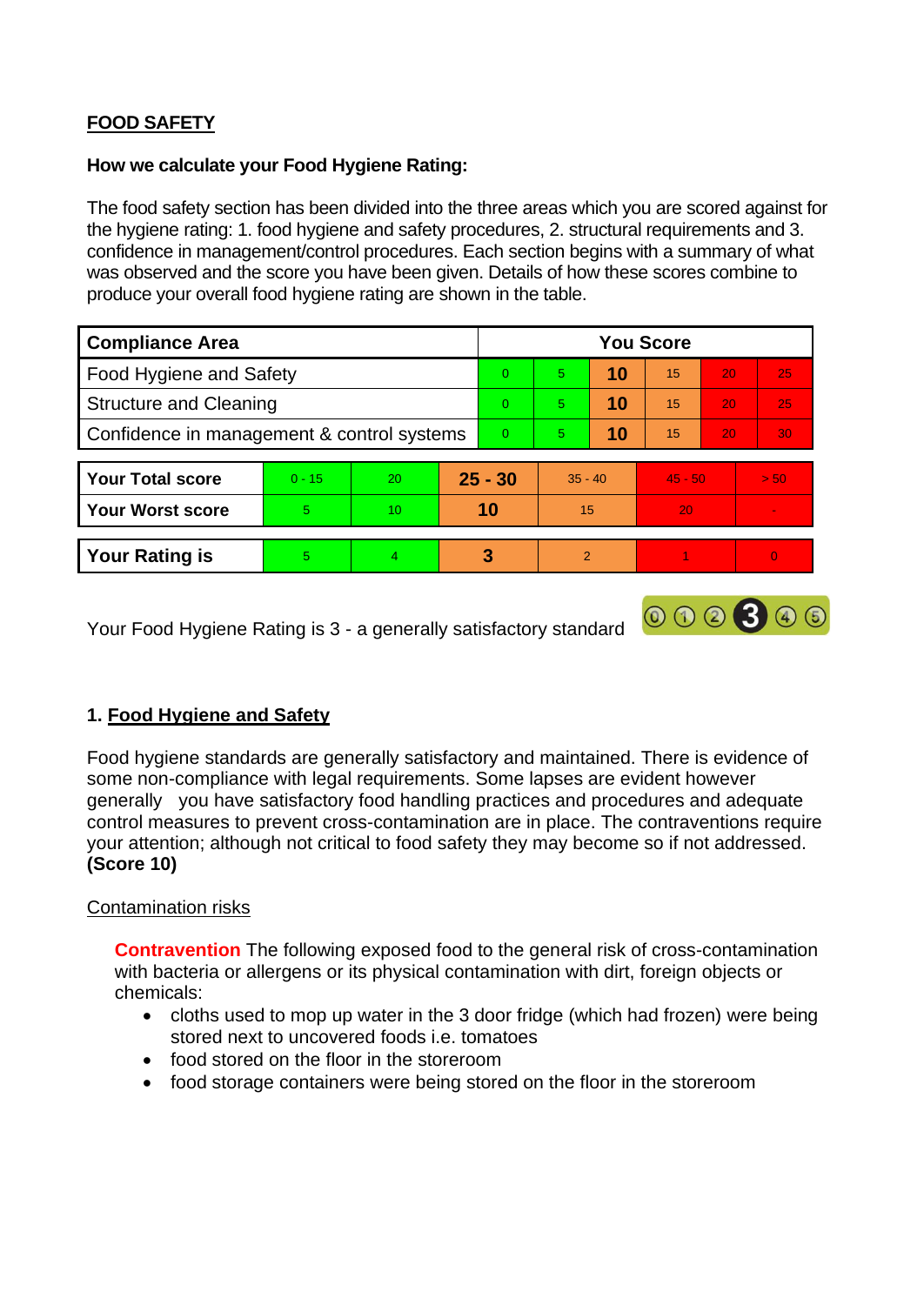**Recommendation** Chopping/cutting boards were held stable with tea towels/cloths and could contaminate the board. Use silicone board mats to stabilise your cutting boards. These can be placed in the dishwasher and /or can be sterilised.

## Hand-washing

**Observation** I was pleased to see handwashing was well managed.

# Personal Hygiene

**Contravention** The following are examples of poor personal hygiene or where it was made difficult for food handlers to maintain sufficiently high standards of personal cleanliness:

- food handler was seen wearing a watch
- protective clothing was insufficient to cover everyday clothes

### Temperature Control

**Contravention** The following evidence indicated there was a risk of bacteria growing on food:

- food temperatures were not being monitored
- cooked food i.e rice was not being chilled within 90 minutes
- the walk-in fridge door was left open during service raising the temperature to 12°C

# **2. Structure and Cleaning**

The structure facilities and standard of cleaning and maintenance are of a generally satisfactory standard but there are some repairs and/or improvements which are required in order for you to comply with the law. Pest control and waste disposal provisions are adequate. The contraventions require your attention; although not critical to food safety they may become so if not addressed. **(Score 10)**

### Cleaning of Structure

**Contravention** The following items were dirty and require more frequent and thorough cleaning:

- floor/wall junctions
- around equipment feet
- behind and under equipment
- extraction canopy
- electric fly killer and tray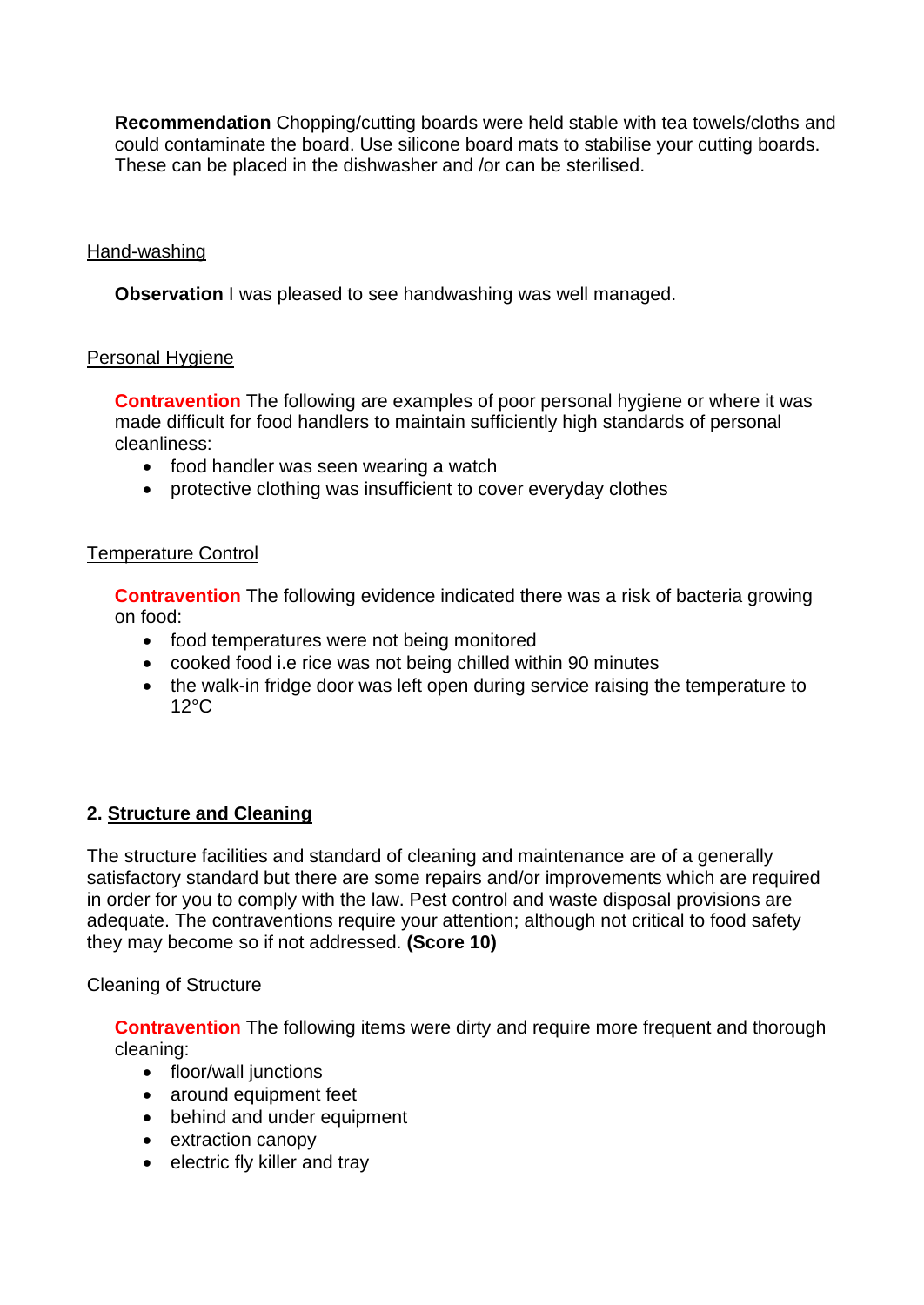- hand contact surfaces such as light switches and door handles
- mastic joints behind sinks

# Cleaning of Equipment and Food Contact Surfaces

**Contravention** The following items are dirty and must be cleaned:

- fridge and freezer seals
- hand contact surfaces
- microwave
- can opener
- cling film dispenser
- filters to extraction canopy
- doors to fridge
- build up of ice to 3 door fridge
- interior to 3 door fridge
- top to 3 door fridge
- lid to container storing rice

### Cleaning Chemicals / Materials / Equipment and Methods

**Contravention** The following evidence demonstrated your cleaning materials, equipment and methods were not sufficient to control the spread of harmful bacteria between surfaces:

• you did not have appropriate cleaning chemicals available

**Information** Proper cleaning and disinfection is essential in preventing the spread of E.coli 0157 and other harmful bacteria onto food and food contact surfaces.

**Guidance** Even when using a surface sanitiser you should be following the 'two-stage' cleaning method. Apply the sanitiser once to remove visible dirt and food debris and then a second time to ensure effective disinfection. Make sure you follow the correct contact time for the product.

**Guidance** Disinfectants and sanitisers must at least meet the requirements of one of the following standards: BS EN 1276 or BS EN 13697; or other standards that meet the same conditions and requirements.

**Recommendation** Use disposable paper wipes for cleaning and for mopping up spillages.

**Recommendation** Disinfect equipment and utensils after cleaning with a suitable sanitiser.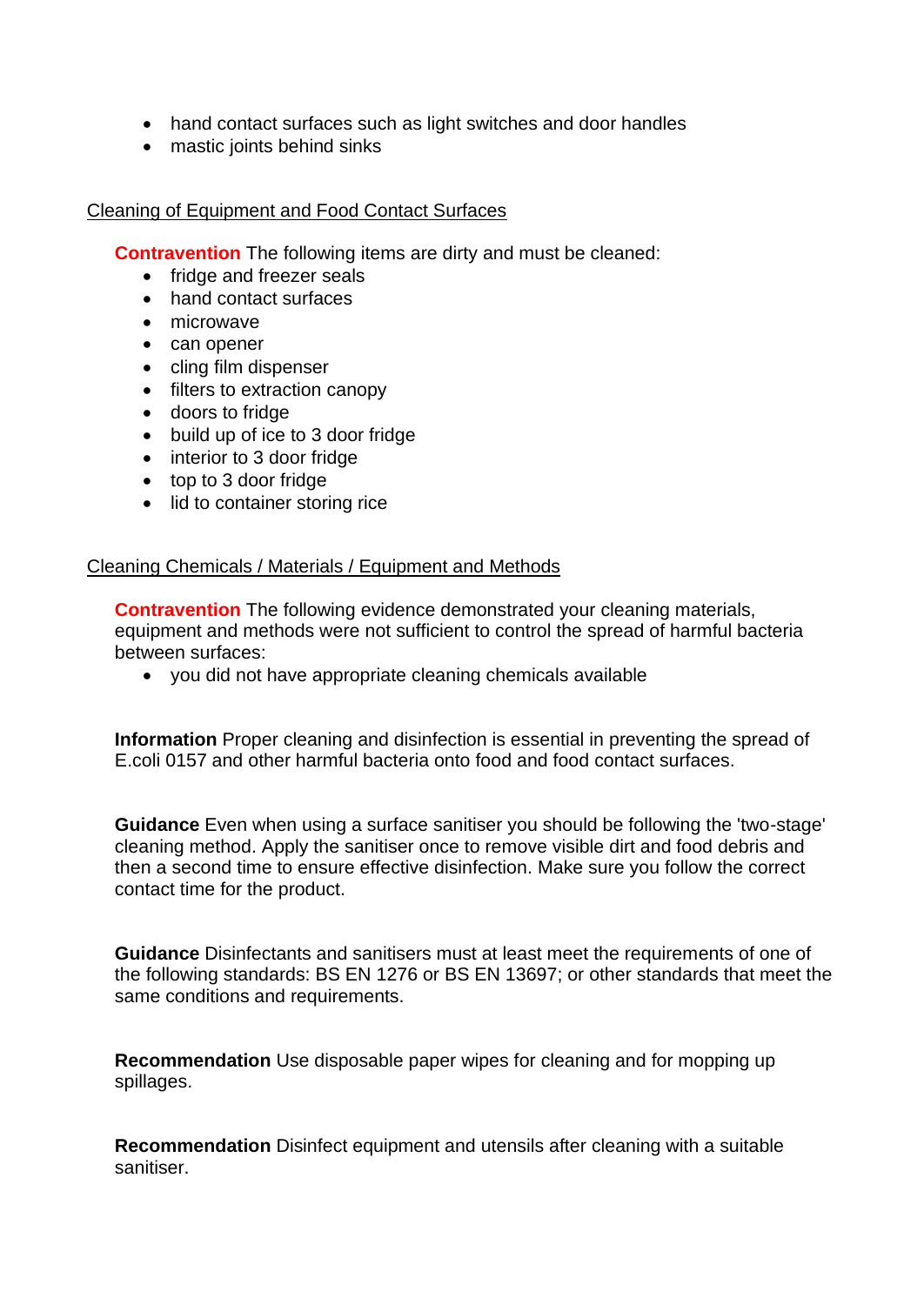#### **Maintenance**

**Contravention** The following had not been suitably maintained and must be repaired or replaced:

- broken, chipped floor tiles
- handle to trolley
- chipped covering to shelving in the storeroom

# **3. Confidence in Management**

There are generally satisfactory food safety controls in place although there is evidence of some non-compliance with the law. Your records are appropriate and generally maintained but some deficiencies were identified. The contraventions require your attention; although not critical to food safety they may become so if not addressed. **(Score 10)**

#### Type of Food Safety Management System Required

**Observation** You were monitoring (and recording) the temperatures of your fridges and freezers as well as the temperature of cooked/hot-held food and could demonstrate effective systems for controlling bacterial growth and survival.

#### Proving Your Arrangements are Working Well

**Contravention** You are not working to the following safe methods in your SFBB pack:

- cloths / cross contamination
- chilling / chilled storage
- 4-weekly checks
- cleaning schedule

### **Traceability**

**Observation** Your records were such that food could easily be traced back to its supplier.

### **Training**

**Recommendation** A Level 2 Award in Food Safety in Catering or its equivalent (a 6-hour course leading to the award of a recognised certificate in food hygiene) would be appropriate for your food handlers. Booking details for the equivalent CIEH course are on our website: www.norwich.gov.uk